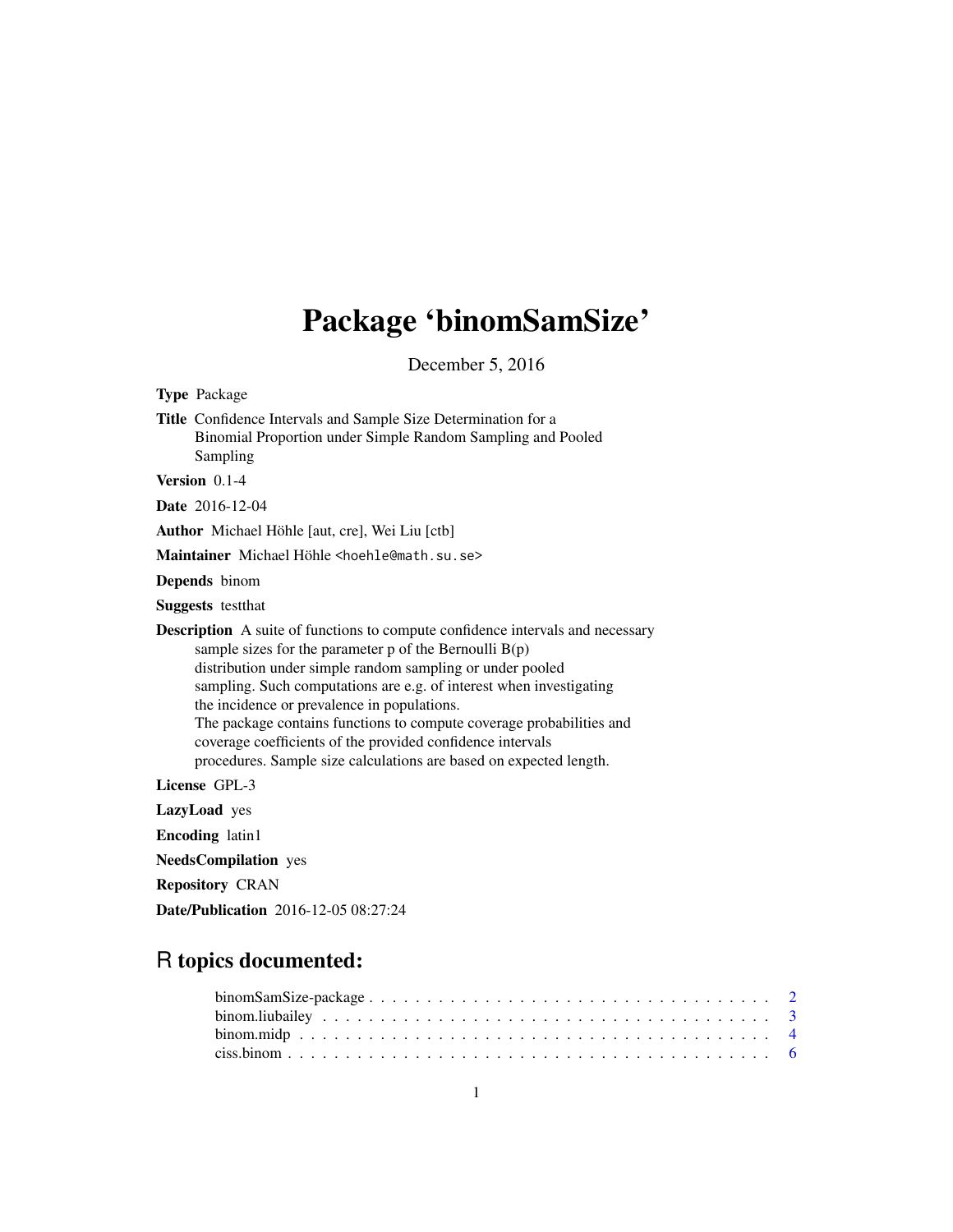<span id="page-1-0"></span>

| Index |  |  | 18 |
|-------|--|--|----|
|       |  |  |    |
|       |  |  |    |
|       |  |  |    |
|       |  |  |    |
|       |  |  |    |
|       |  |  |    |
|       |  |  |    |

binomSamSize-package *Confidence intervals and sample size determination for a binomial proportion under simple random sampling and pooled sampling*

## **Description**

A suite of functions to compute confidence intervals and necessary sample sizes for the parameter  $p$ of the Bernoulli  $B(p)$  distribution under simple random sampling or under pooled sampling. Such computations are e.g. of interest when investigating the incidence or prevalence in populations.

The package contains functions to compute coverage probabilities and coverage coefficients of the provided confidence intervals procedures. Sample size calculations are based on expected length and coverage probabilities of the resulting confidence intervals.

## Details

| Package:  | binomSamSize |
|-----------|--------------|
| Type:     | Package      |
| Version:  | $0.1 - 3$    |
| Date:     | 2013-12-10   |
| License:  | $GPL-3$      |
| LazyLoad: | yes          |

The packages relies heavily on the functions in the package binom by Sundar Dorai-Raj.

Other R packages containing similar functionality for calculating sample sizes for pooled sampling is the binGroup package. Also the epiR has further functionality for computing sample sizes for tests with sensitivity and specificity different from 1.

Functionality for pooled prevalence calculations with a nice web interface can also be found at http://www.ausvet.com.au/pprev/content.php?page=home

Note that the package is still in a development stage. As a consequence, use the results of the package with care because bugs, inconsistencies and errors might exist. In case you find bugs please do not hesitate to report them to the package maintainer.

## Author(s)

Michael Höhle with contributions by Wei Liu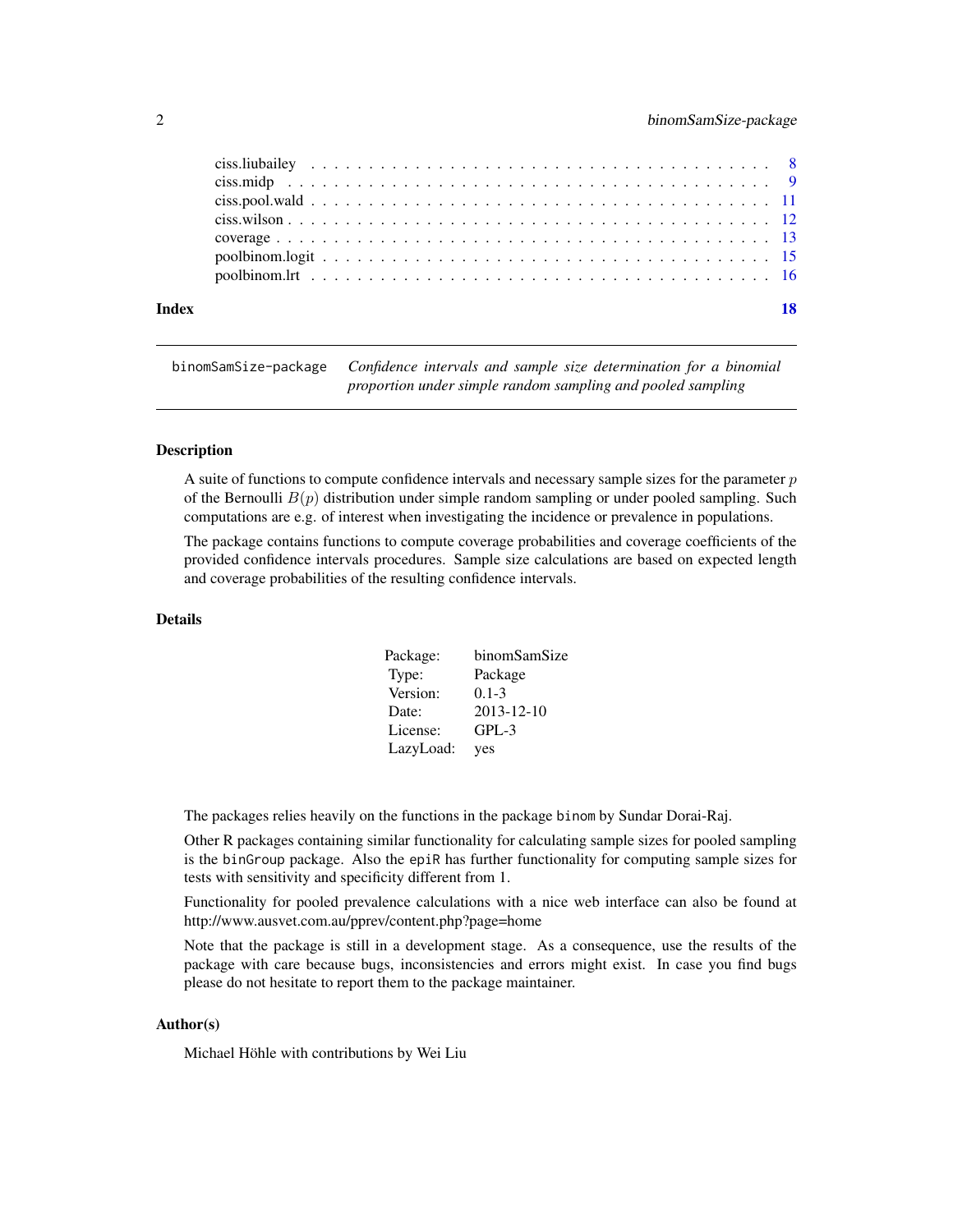## <span id="page-2-0"></span>binom.liubailey 3

Maintainer: Michael Höhle <hoehle@math.su.se>

## References

Piegorsch, W. W. (2004), Sample sizes for improved binomial confidence intervals, Computational Statistics and Data Analysis, 46:309–316.

## See Also

Package [binom.confint{](#page-0-0)binom::binom.confint}

<span id="page-2-1"></span>binom.liubailey *Calculate fixed width confidence interval for binomial proportion*

#### Description

Calculate a fixed width confidence interval for the the binomial proportion based on one observation from the binomial distribution

## Usage

binom.liubailey(x, n, d, lambda=0, conf.level=0.95)

## Arguments

| $\mathsf{x}$ | Vector of number of successes in the binomial experiment.                  |
|--------------|----------------------------------------------------------------------------|
| n.           | Vector of number of independent trials in the binomial experiment.         |
| conf.level   | The level of confidence to be used in the confidence interval              |
| d            | half width of the confidence interval                                      |
| lambda       | Shrinkage factor. 1ambda=0 corresponds to simple $\hat{p} \pm d$ interval. |

## Details

The confidence interval is as suggested in equation (3.1) of Liu & Bailey (2002).

$$
(\hat{p}_l, \hat{p}_u) = (C_n(\hat{p}_n) - d, C_n(\hat{p}_n) + d)
$$

The exact form is as follows: Let z be the appropriate  $(1 - \text{conf. level})/2$  quantile of the standard normal distribution the interval with shrinkage towards 0.5 is given by:

$$
(\hat{p}_l, \hat{p}_u) = \hat{p}_n + \frac{\lambda z^2 (0.5 - \hat{p}_n)}{n + z^2} \pm d
$$

The interval is then expanded to a full length of  $2d$  using the following transformation:

$$
\hat{p}_l^* = \max(0, \min(1 - 2d, \hat{p}_l))
$$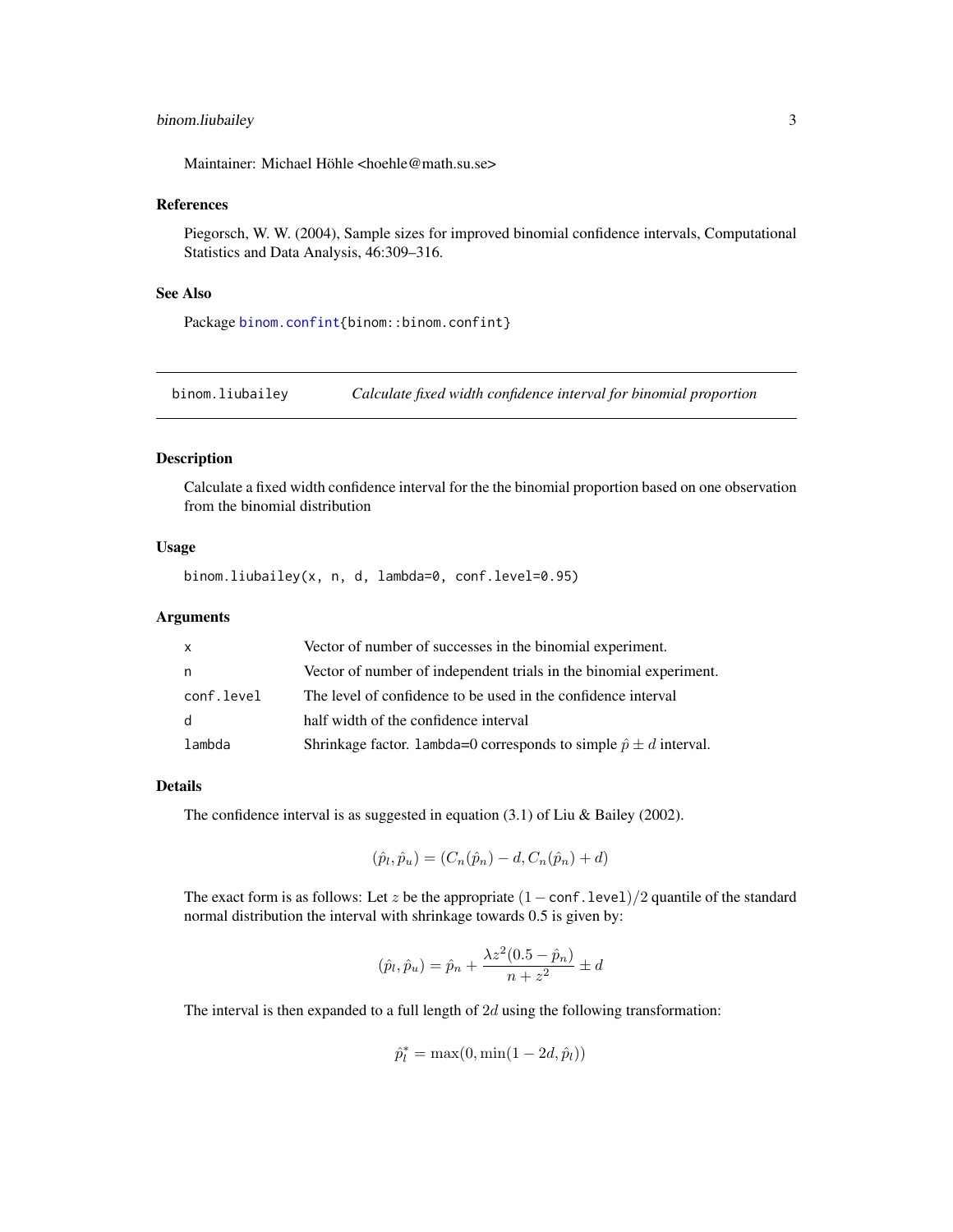$\hat{p}_u^* = \min(1, \max(2d, \hat{p}_u))$ 

<span id="page-3-0"></span>As a consequence, the computed interval will always have length  $2d$ .

If fixed length is a desired property of your CI then this is a way to go. However, the Liu and Bailey (2002) confidence intervals can have a low coverage coefficients when  $n$  is very small compared to d. When using the sample size computation procedure in ciss. liubailey one however ensures that n is large enough for the selected  $d$  to guarantee the required coverage coefficient. Thus, one should use binom.liubailey in connection with ciss.liubailey.

## Value

A data.frame containing the observed proportions and the lower and upper bounds of the confidence interval. The style is similar to the binom.confint function of the binom package

#### Author(s)

M. Höhle

## References

Liu, W. and Bailey, B.J.R. (2002), Sample size determination for constructing a constant width confidence interval for a binomial success probability. Statistics and Probability Letters, 56(1):1-5.

#### See Also

[ciss.liubailey](#page-7-1)

## Examples

binom.liubailey(x=0:20,n=20, d=0.1, lambda=0)

```
#Compute coverage of this interval
cov <- coverage( binom.liubailey, n=20, alpha=0.05, d=0.1, lambda=0,
                 p.grid=seq(0,1,length=1000))
```
plot(cov,type="l")

<span id="page-3-1"></span>binom.midp *Calculate mid-p confidence interval for binomial proportion*

## Description

Calculate mid-p confidence interval for the the binomial proportion based on one observation from the binomial distribution

#### Usage

binom.midp(x, n, conf.level=0.95)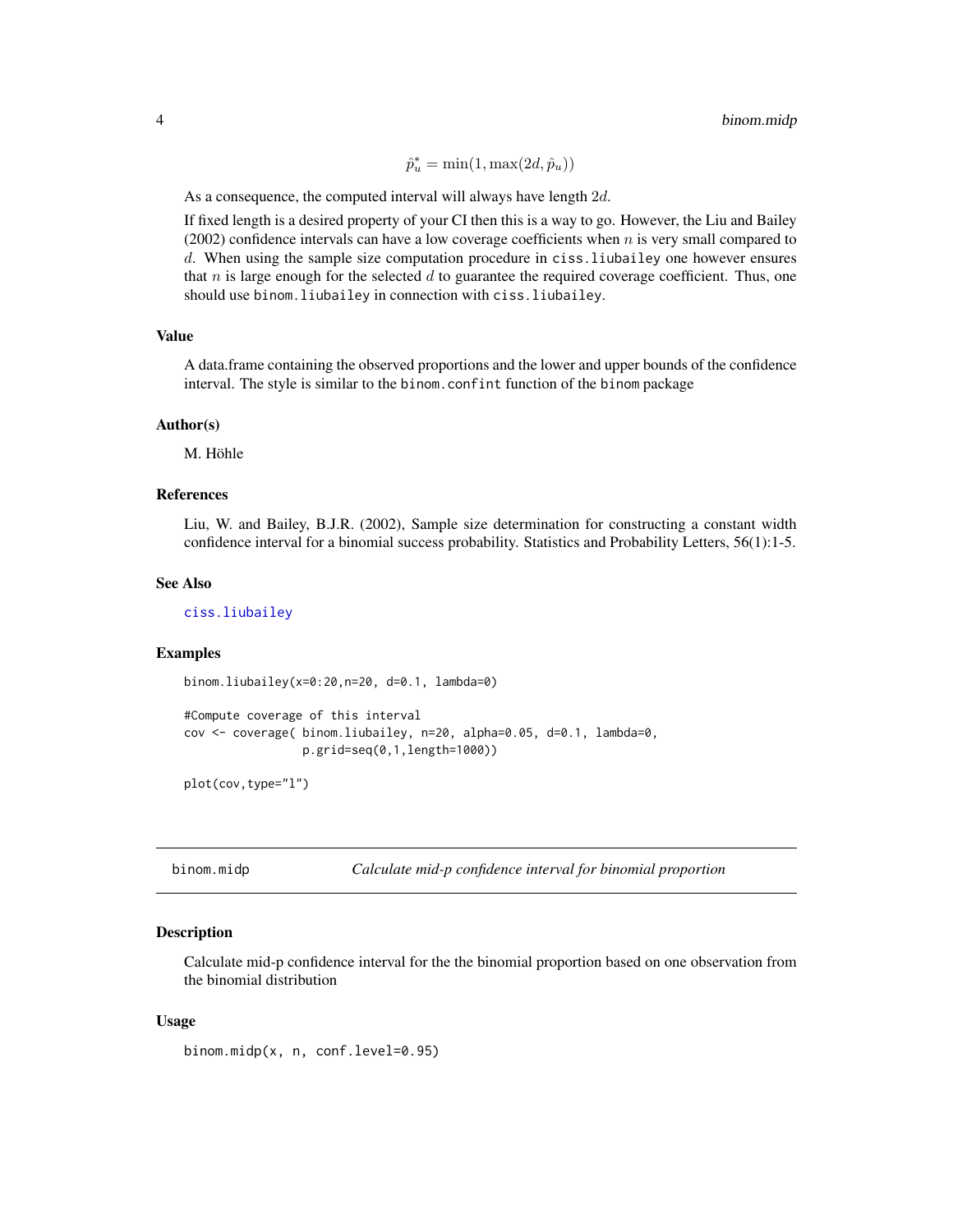## binom.midp 5

#### Arguments

| X          | Vector of number of successes in the binomial experiment.          |
|------------|--------------------------------------------------------------------|
| n.         | Vector of number of independent trials in the binomial experiment. |
| conf.level | The level of confidence to be used in the confidence interval      |

## Details

The function uses uniroot to determine the upper and lower bounds of the mid-p confidence interval.

The lower bound  $p_l$  is found as the solution to the equation

$$
\frac{1}{2}f(x; n, p_l) + (1 - F(x; m, p_l)) = \frac{\alpha}{2}
$$

where  $f(x; n, p)$  denotes the probability mass function (pmf) and  $F(x; n, p)$  the (cumulative) distribution function of the binomial distribution with size  $n$  and proportion  $p$  evaluated at  $x$ . In case x=0 then the lower bound is zero.

The upper bound  $p_u$  is found as the solution to the equation

$$
\frac{1}{2}f(x; n, p_u) + F(x - 1; m, p_u) = \frac{\alpha}{2}
$$

In case x=n then the upper bound is 1.

## Value

A data.frame containing the observed proportions and the lower and upper bounds of the confidence interval. The style is similar to the binom.confint function of the binom package

## Author(s)

M. Höhle

## References

S. E. Vollset (1993), Confidence intervals for a binomial proportion, Statistics in Medicine, 12, 809–824

Fosage, G.T. (2005) Modified exact sample size for a binomial proportion with special emphasis on diagnostic test parameter estimation, Statistics in Medicine 24(18):2857-66.

A. Agresti and A. Gottard (2005), Comment: Randomized Confidence Intervals and the Mid-P Approach, Statistical Science, 20(4):367–371

```
binom.midp(x=0:10,n=10)
binom.midp(x=0:5,n=5,conf.level=0.9)
```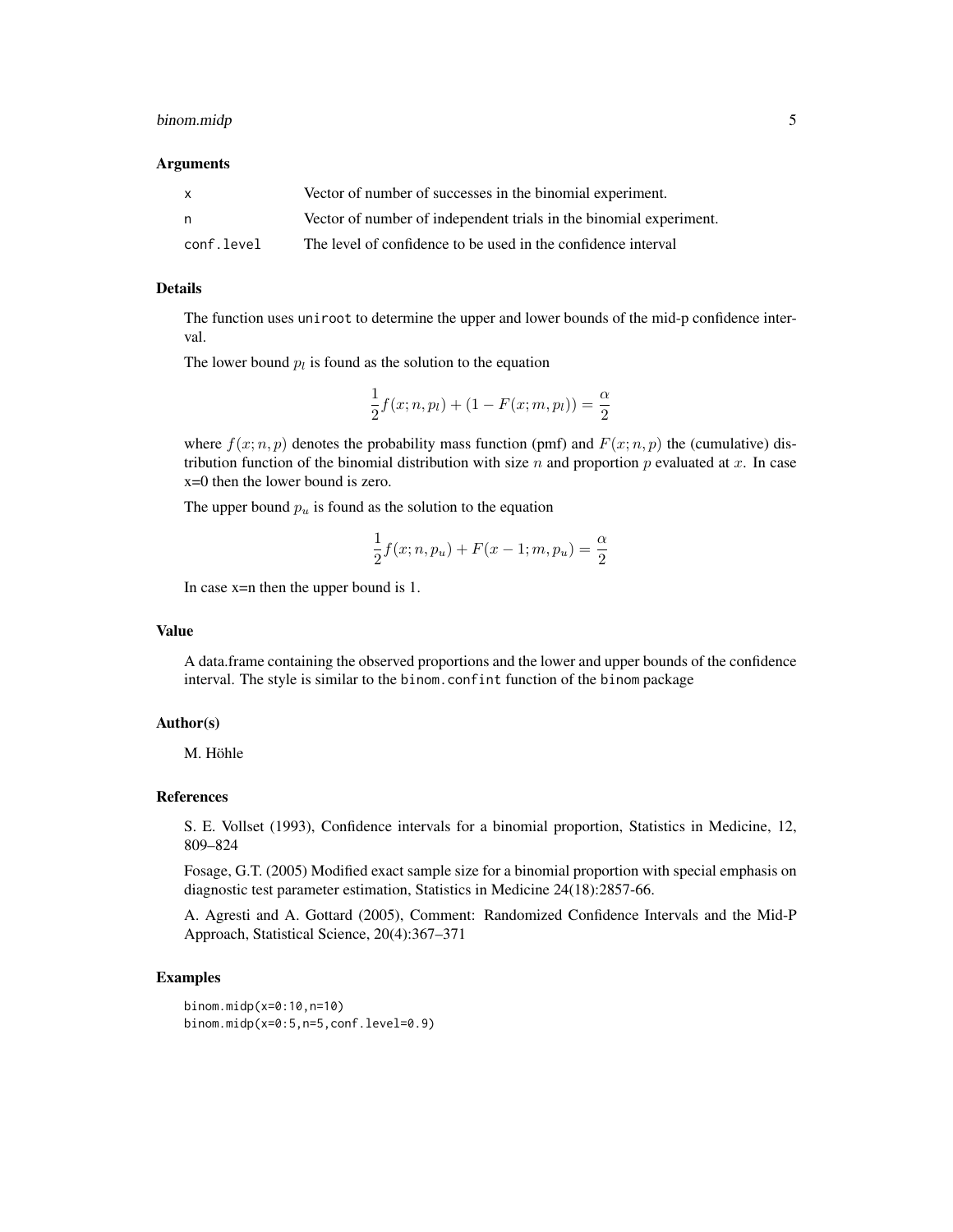<span id="page-5-1"></span><span id="page-5-0"></span>

## Description

Calculate necessary sample size for estimating a binomial proportion with the confidence interval computed by an arbitrary binom.confint function

## Usage

```
ciss.binom(p0, d, alpha=0.05, ci.fun=binom.confint,
          np02x = function(n, p0) round(n*p0), verbose=FALSE,
          nStart=1,nMax=1e6,...)
```
## **Arguments**

| p0       | hypothesized value of the parameter $p$ in the binomial distribution proportion.<br>This is an upper bound if $p\theta$ is below 1/2, and a lower bound if $p\theta$ is above 1/2.                                                                        |
|----------|-----------------------------------------------------------------------------------------------------------------------------------------------------------------------------------------------------------------------------------------------------------|
| d        | half width of the confidence interval. Note: The CI is not necessarily sym-<br>metric about the estimate so we just look at its width as determine by $d =$<br>$1/2 * (CIupper - CIlower).$                                                               |
| alpha    | a two-sided $(1 - \alpha) \cdot 100\%$ confidence interval is computed                                                                                                                                                                                    |
| ci.fun   | Any binom. confint like confidence interval computing function. The default<br>is the binom. confint function itself. In this case one would have to specify the<br>appropriate method to use using the method argument of the binom.confint<br>function. |
| np02x    | A function specifying how to calculate the value of x which results in an esti-<br>mator of the proportion being as close as possible to the anticipated value $p_0$ .<br>Typically the value is obtained by rounding the result of $x \cdot p_0$ .       |
| verbose  | If TRUE, additional output of the computations are shown. The default is FALSE.                                                                                                                                                                           |
| nStart   | Value where to start the search. The default n=1 can sometimes lead to wrong<br>answers, e.g. for the Wald-type interval                                                                                                                                  |
| nMax     | Max value of the sample size $n$ to try in the iterative search. See details                                                                                                                                                                              |
| $\cdots$ | Additional arguments sent to ci. fun function                                                                                                                                                                                                             |

## Details

Given a pre set  $\alpha$ -level and an anticipated value of p, say  $p_0$ , the objective is to find the minimum sample size *n* such that the confidence interval will lead to an interval of length  $2 \cdot d$ .

Using ciss.binom this is done in a general purpose way by performing an iterative search for the sample size. Starting from  $n = nStart$  the appropriate x value, computed as round(x\*p0), is found. For this integer  $x$  and the current  $n$  the corresponding confidence interval is computed using the function ci.fun. This function has to deliver the same type of result as the [binom.confint](#page-0-0)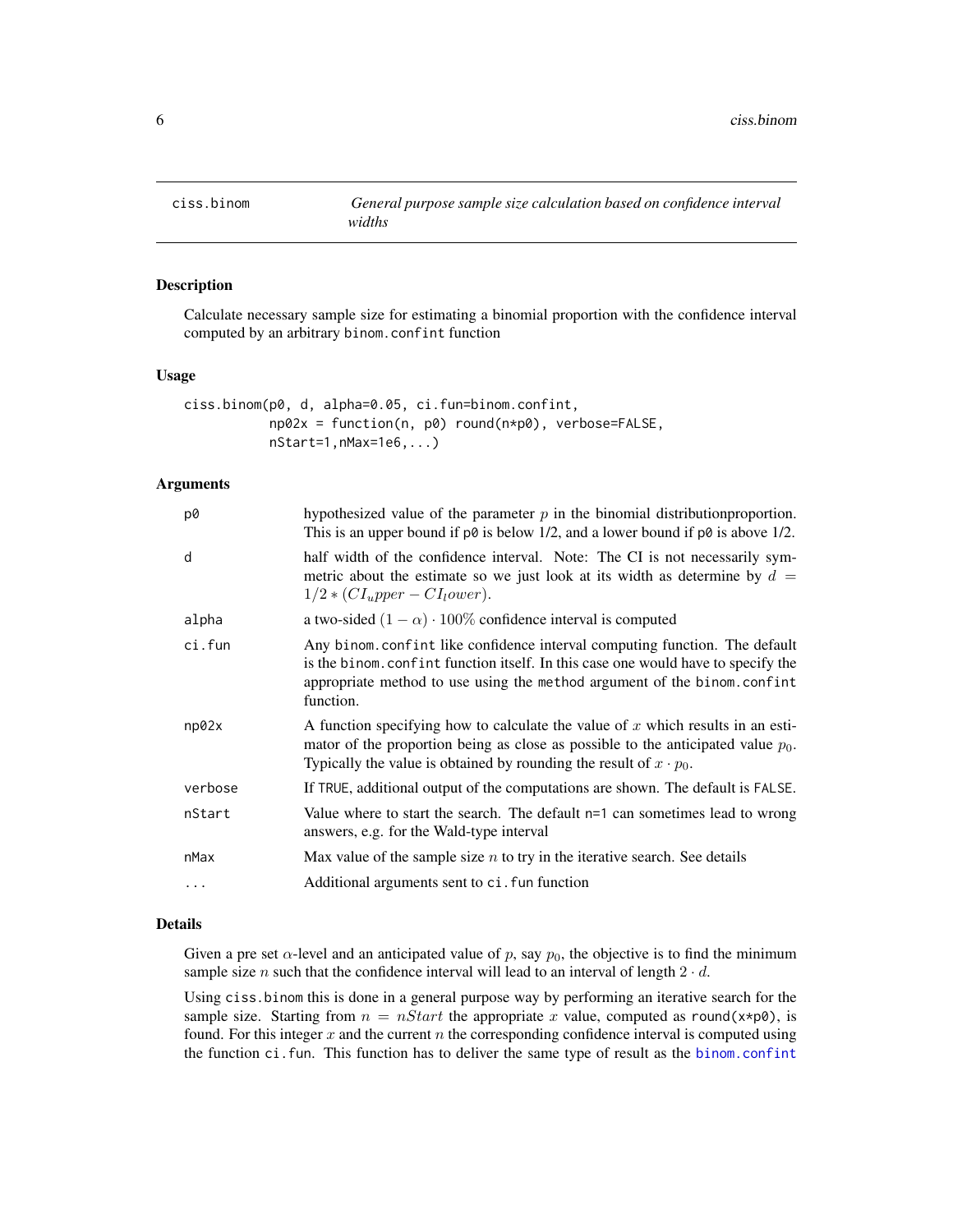#### <span id="page-6-0"></span>ciss.binom 7

function, i.e. a data frame containing the arguments lower and upper containing the borders of the confidence interval.

The sample size is iteratively increased until the obtained confidence interval has a length smaller than  $2 \cdot d$ . This might take a while if n is large. It is possible to speed up the search if an appropriate nStart is provided.

A brute force search is used within the function. Note that for many of the confidence intervals explicit expressions exists to calculate the necessary sample size.

#### Value

the necessary sample size n

#### Author(s)

M. Höhle

## See Also

[binom.confint](#page-0-0) and its related functions

```
#Compute the classical Wald-type interval using brute force search
#Note that nStart=2 needs to be called, because the Wald-intervals
#for x=round(1*0.5)=0 is too short.
ciss.binom(p0=1/2, d=0.1, alpha=0.05, method="asymptotic",nStart=2)
#This could of course be done easier
ciss.wald(p0=1/2, d=0.1, alpha=0.05)
```

```
#Same for the Wilson intervals
ciss.binom(p0=1/2, d=0.1, alpha=0.05, method="wilson")
ciss.wilson(p0=1/2, d=0.1, alpha=0.05)
```

```
#Now the mid-p intervals
ciss.binom(p0=1/2, d=0.1, alpha=0.05, ci.fun=binom.midp)
#This search in Fosgate (2005) is a bit different, because interest
#is not directly in the length, but the length is used to derive
#the upper and lower limits and then a search is performed until
#the required alpha level is done. The difference is negliable
ciss.midp(p0=1/2, d=0.1, alpha=0.05)
```

```
#Another situation where no closed formula exists
ciss.binom(p0=1/2, d=0.1, alpha=0.05, method="Irt")
```

```
#Pooled samples. Now np02x is a func taking three arguments
#The k argument is provided as additional argument
np02x \leq - function(n,p0,k) round( (1-(1-p0)^{k})\neq n )
ciss.binom( p0=0.1, d=0.05, alpha=0.05, ci.fun=poolbinom.lrt,
            np02x=np02x, k=10,verbose=TRUE)
```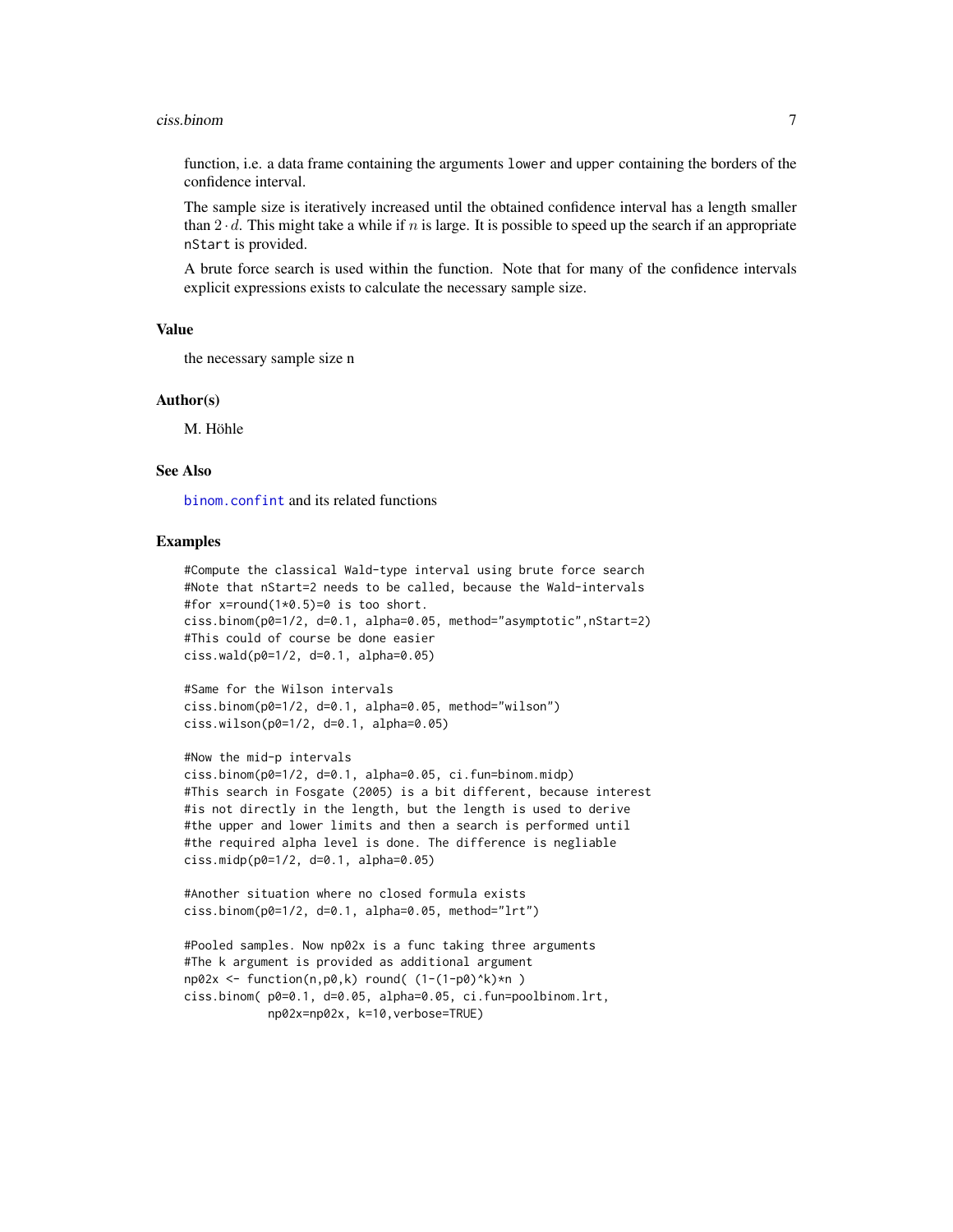<span id="page-7-1"></span><span id="page-7-0"></span>

## **Description**

Calculate sample size for a binomial proportion based on the confidence interval width specification in Liu and Bailey (2002).

## Usage

```
ciss.liubailey(alpha, d, lambda.grid = 0:30)
```
## Arguments

| alpha       | a $(1 - \alpha/2) \cdot 100\%$ confidence interval is computed |
|-------------|----------------------------------------------------------------|
| d           | half width of the confidence interval                          |
| lambda.grid | range of lambda values to try                                  |

## Details

The objective is to find the minimum sample size  $n$  so that the minimum coverage probability (aka. as the coverage coefficient) of the confidence interval for the binomial parameter is larger than  $1-\alpha$ . In the present approach the confidence interval is of form

 $(C_n(\hat{p}_n) - d, C_n(\hat{p}_n) + d)$ 

as suggested in equation  $(3.1)$  of Liu & Bailey  $(2002)$ :

$$
(\hat{p}_l, \hat{p}_u) = \hat{p}_n + \frac{\lambda z^2 (0.5 - \hat{p}_n)}{n + z^2} \pm d
$$

where  $\hat{p}_n = x/n$ . The interval is then expanded to a full length of 2d using the following transformation:

$$
\hat{p}_l^* = \max(0, \min(1 - 2d, \hat{p}_l)) \n\hat{p}_u^* = \min(1, \max(2d, \hat{p}_u))
$$

As a consequence, the computed interval will always have length  $2d$ .

Given d, fixed lambda and a sample size n, the proportion  $p$  in [0,1] where the coverage probability is minimum is computed. The sample size is then gradually increased until this minimum coverage probability becomes larger than  $1 - \alpha$ . We then change the value of  $\lambda$ , and search the minimum sample size that guarantee the  $1 - \alpha$  confidence level for this lambda value. The smallest minimum sample size over a set of lambda values in lambda.grid is then used as the required sample size; this sample size and the corresponding lambda value are used to calculate the confidence interval given above.

For a general overview of coverage probabilities of confidence intervals for a binomial proportion see Agresti and Coull (1998). Once actual binomial data are obtained the function binom. liubailey can be used to compute the actual confidence interval.

The R function code calls the original Fortran code developed for the Liu and Bailey (2002) article. NAG calls were replaced by R API calls and an R wrapper calling the code as a subroutine was created.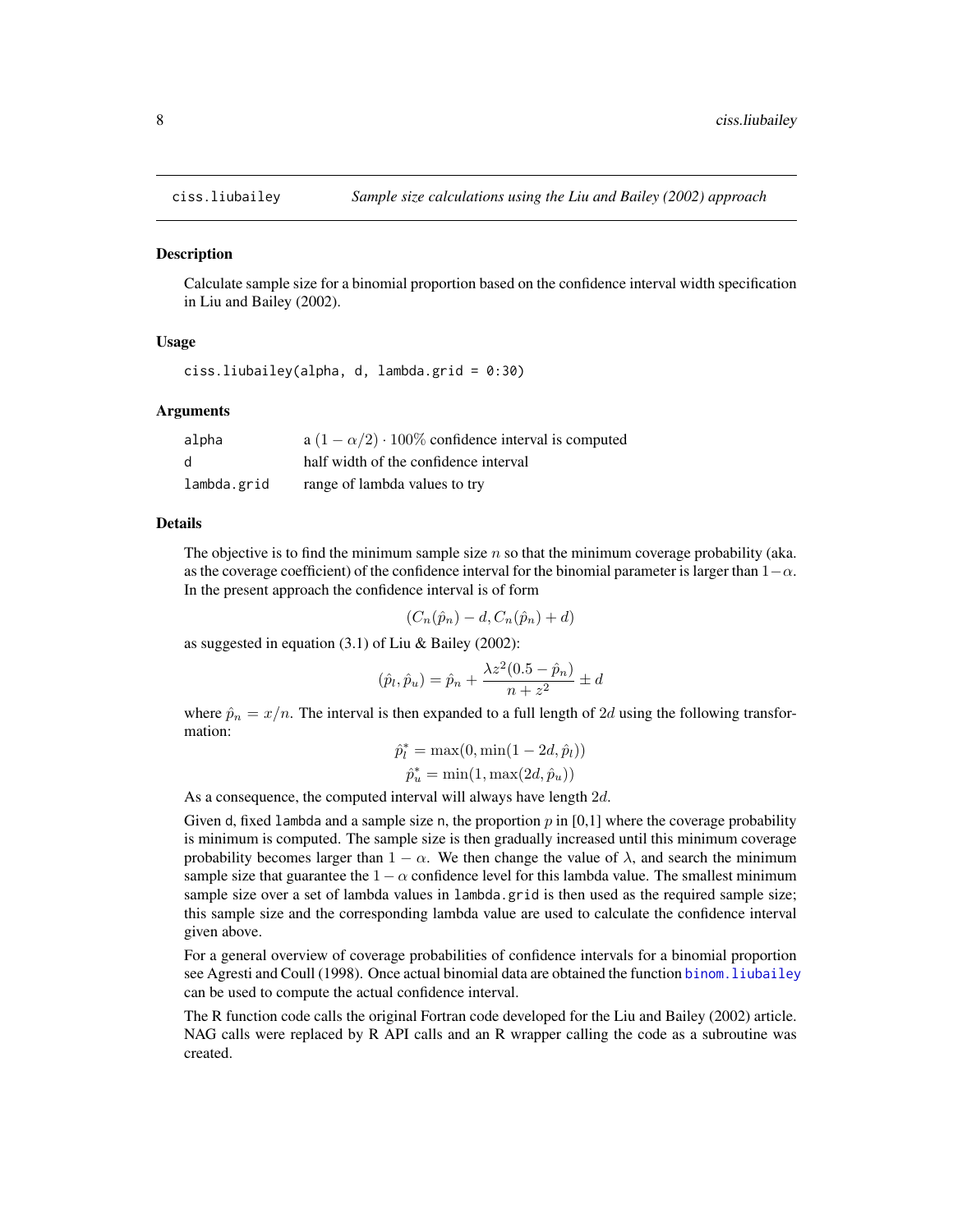#### <span id="page-8-0"></span>ciss.midp 9 and 9 and 9 and 9 and 9 and 9 and 9 and 9 and 9 and 9 and 9 and 9 and 9 and 9 and 9 and 9 and 9 and 9 and 9 and 9 and 9 and 9 and 9 and 9 and 9 and 9 and 9 and 9 and 9 and 9 and 9 and 9 and 9 and 9 and 9 and 9

## Value

a vector containing the following three elements

| nstar  | sample size at most favorable lambda value in lambda.grid |
|--------|-----------------------------------------------------------|
| cp     | coverage probability                                      |
| lambda | value in lambda.grid giving the lowest nstar value        |

## Author(s)

M. Höhle and W. Liu

## References

Agresti, A. and Coull, B.A. (1998), Approximate is Better than "Exact" for Interval Estimation of Binomial Proportions, The American Statistician, 52(2):119-126.

Liu, W. and Bailey, B.J.R. (2002), Sample size determination for constructing a constant width confidence interval for a binomial success probability. Statistics and Probability Letters, 56(1):1-5.

#### See Also

[binom.liubailey](#page-2-1)

## Examples

```
ciss.liubailey(alpha=0.1,d=0.05)
ciss.liubailey(alpha=0.1,d=0.05,lambda.grid=5)
```
<span id="page-8-1"></span>ciss.midp *Sample size calculations using the Fosgate (2005) approach*

## Description

Calculate sample size for a binomial proportion based on a mid-p confidence interval width specification.

#### Usage

```
ciss.midp(p0, d, alpha, nMax=1e6)
```
#### Arguments

| p0           | hypothesized upper bound (if below 0.5, if above 0.5 then lower bound) on the<br>parameter p in the binomial distribution |
|--------------|---------------------------------------------------------------------------------------------------------------------------|
| alpha        | an $(1 - \alpha/2) \cdot 100\%$ confidence interval is computed                                                           |
| <sub>d</sub> | half width of the confidence interval                                                                                     |
| nMax         | Largest n to check. Interrupt iterations when this value is reached                                                       |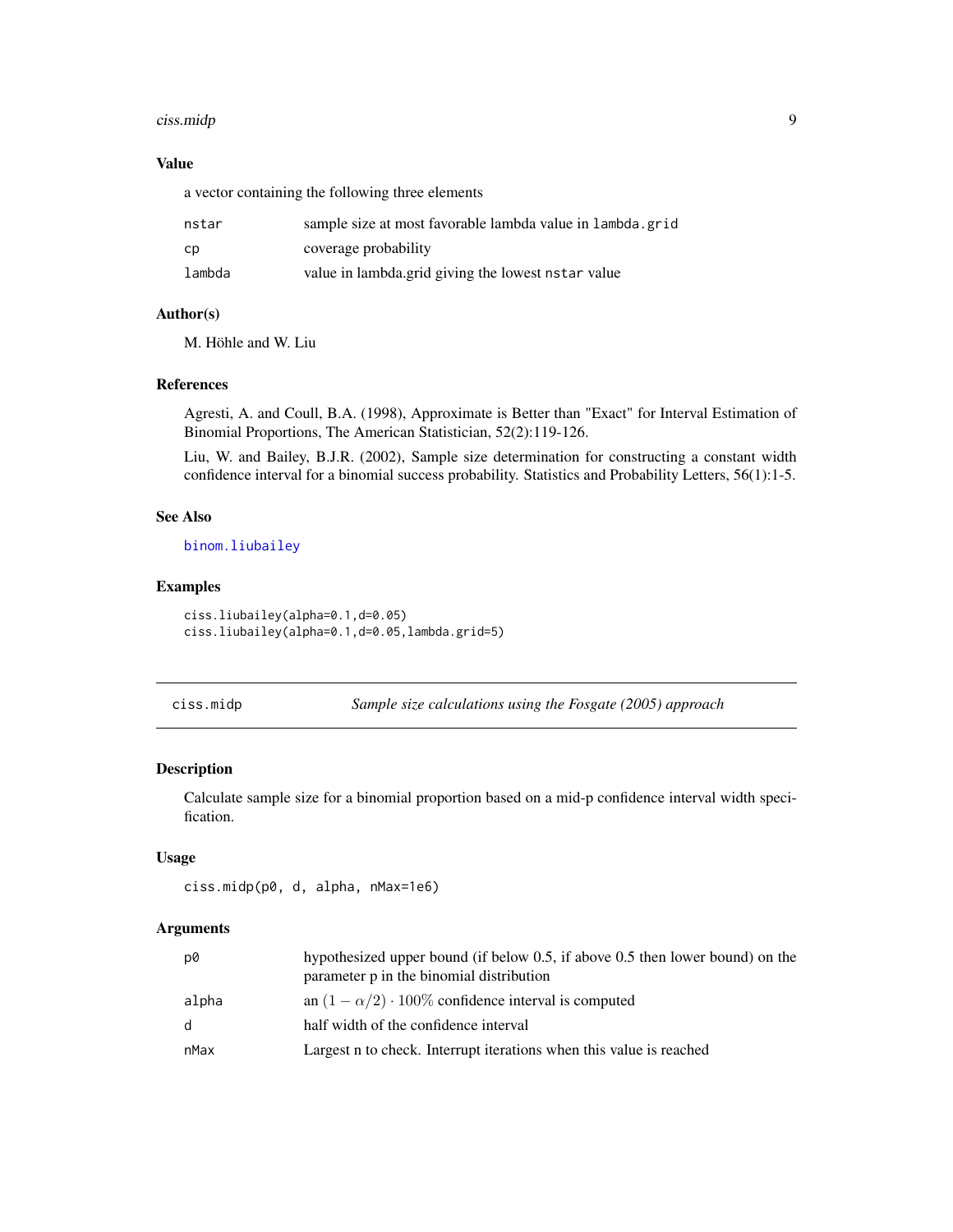## <span id="page-9-0"></span>Details

Fosgate (2005) discusses the need for improved sample size calculations in cases where the binomial proportion is close to 0 and 1. To improve on this, calculation on confidence intervals based on the mid-p method are suggested where computation of the upper and lower limit are combined into one formula. Given lower and upper bounds  $p_l$  and  $p_u$  of the (1-alpha)\*100% confidence interval, one finds the sample size  $n$  as the solution to

$$
\frac{1}{2}f(x; n, p_1) + \frac{1}{2}f(x; n, p_u) + (1 - F(x; n, p_1)) + F(x - 1; m, p_u) = \alpha
$$

where  $f(x; n, p)$  denotes the probability mass function (pmf) and  $F(x; n, p)$  the (cumulative) distribution function of the binomial distribution with size n and proportion p evaluated at x. The function then returns  $\lceil n \rceil$ . Note that in this approach  $(p_l, p_u) = p_0 \pm d$ , which has to be a subset of  $(0, 1)$ . Another option would be to choose the lower and upper independent specifically.

In the above, x is found as the integer value, such that  $x/n$  is as close as possible to the hypothesized value p0 as possible.

An alternative approach to determine sample sizes based on the mid-p approach is to manually find the sample size n such that the interval obtained by binom.midp has a length less than  $2 \cdot d$ .

#### Value

the necessary sample size  $n$ 

#### Author(s)

M. Höhle

## References

Fosage, G.T. (2005) Modified exact sample size for a binomial proportion with special emphasis on diagnostic test parameter estimation, Statistics in Medicine 24(18):2857-66.

## See Also

[binom.midp](#page-3-1), [ciss.binom](#page-5-1)

```
#Fosgate approach
ciss.midp(p0=0.2,alpha=0.05,d=0.05)
#Iterative increase of n using the general purpose function
ciss.binom( p0=0.2, alpha=0.05, ci.fun=binom.midp, d=0.05)
```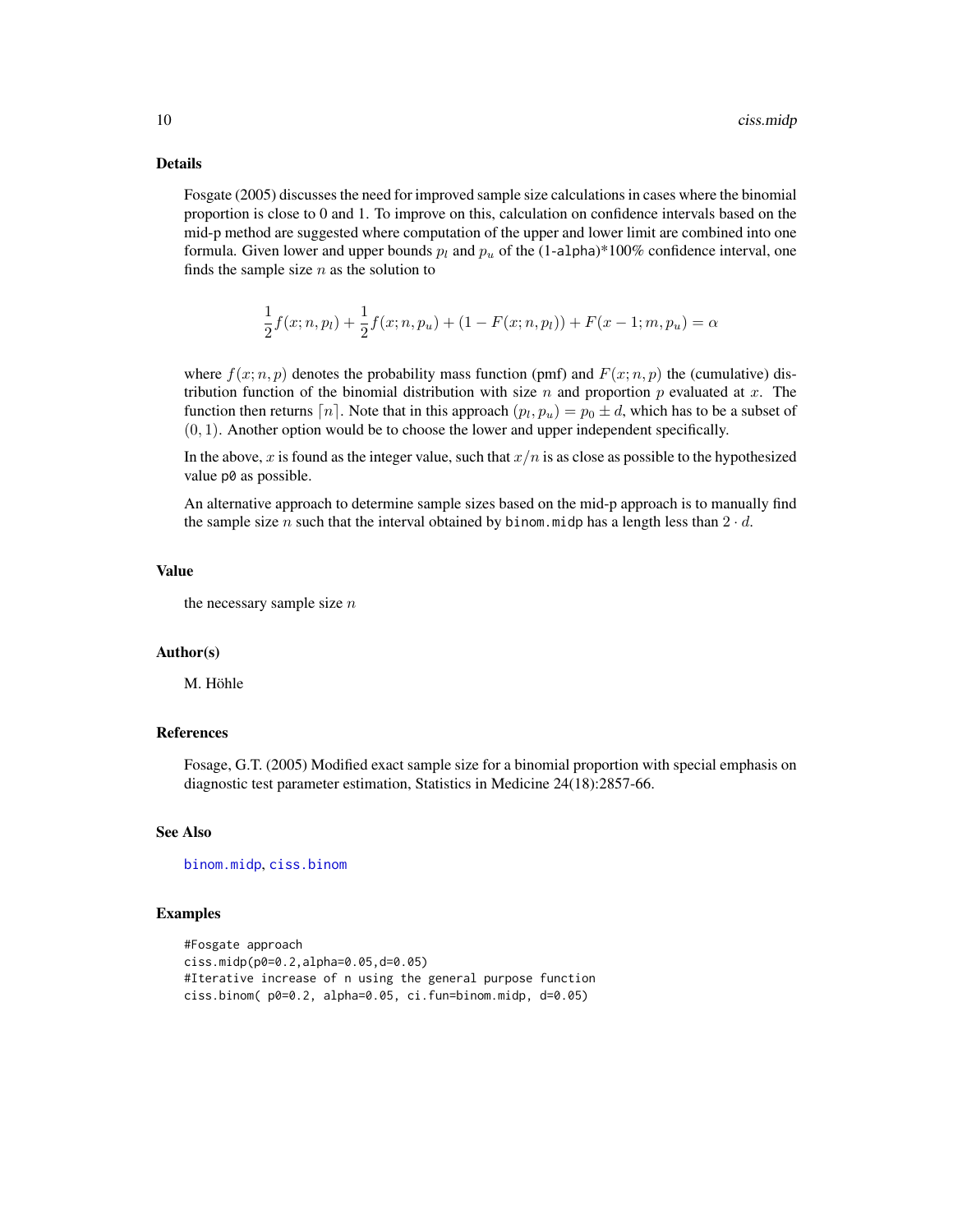<span id="page-10-0"></span>

## Description

Calculate sample size for a binomial proportion based on Wald type confidence interval for pooled samples using a perfect test

## Usage

ciss.pool.wald(pi0, alpha, d, k)

## Arguments

| pi0          | hypothesized upper bound (if below 0.5, if above 0.5 then lower bound) on the<br>parameter $\pi_0$ |
|--------------|----------------------------------------------------------------------------------------------------|
| alpha        | an $(1 - \alpha/2) \cdot 100\%$ confidence interval is computed                                    |
| <sub>d</sub> | half width of the confidence interval                                                              |
| k            | The pool size                                                                                      |

## Details

Sample size calculation based on width of Wald confidence intervals for pooled sample. The equation is

$$
n = \left[ \left( \frac{z_{1-\alpha/2}(1-\pi_0)}{dk} \right)^2 \cdot \left( (1-\pi_0)^{-k} - 1 \right) \right]
$$

#### Value

the necessary sample size  $\boldsymbol{n}$ 

## Author(s)

M. Höhle

## References

D. D. Worlund and G. Taylor (1983), Estimation of Disease Incidence in Fish Populations, Can. J. Fish. Aquat. Sci., 40:2194-2197.

## See Also

[poolbinom.wald](#page-14-1)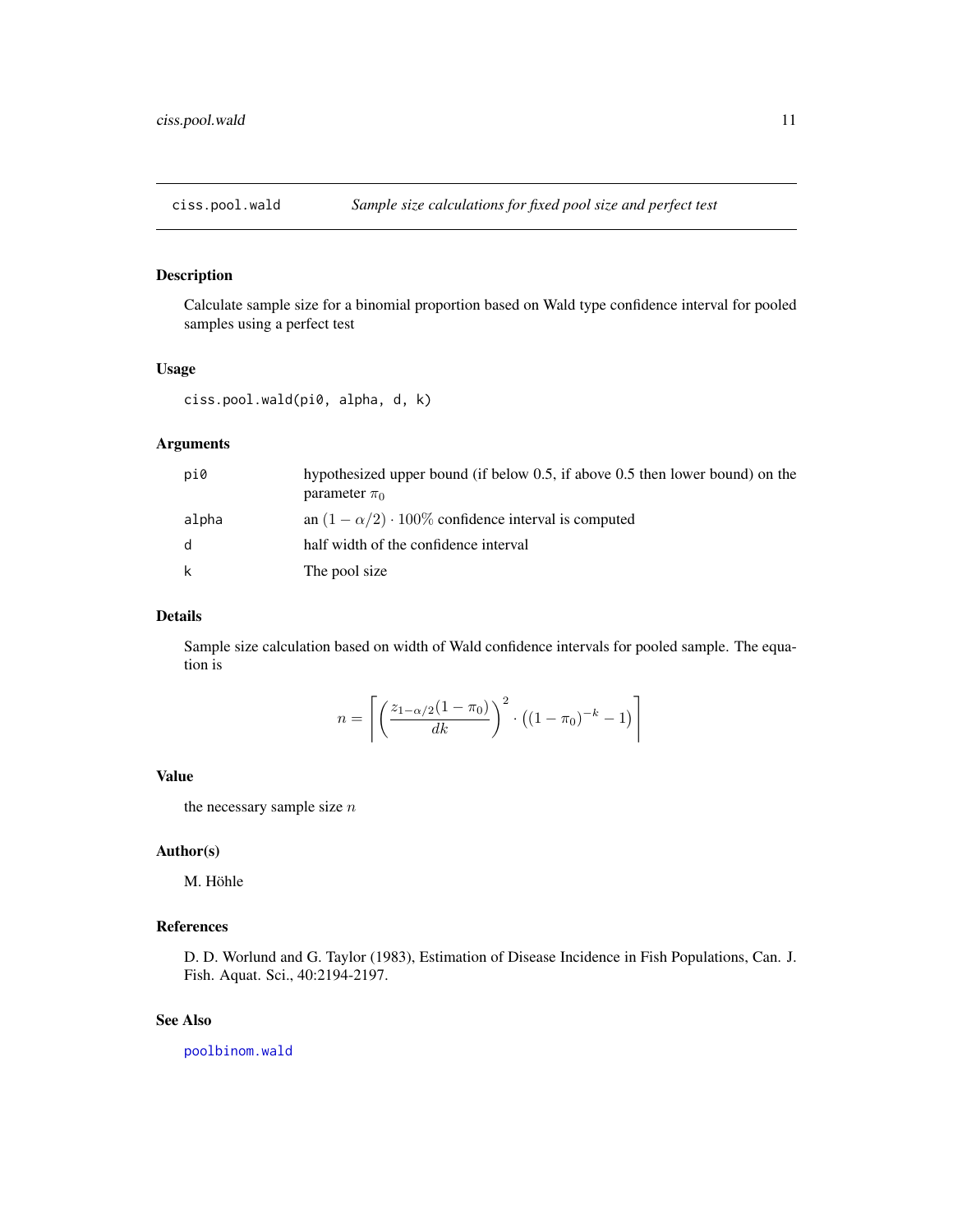## Examples

```
k < -1:50n <- sapply(k, function(k) ciss.pool.wald(pi0=0.1, alpha=0.05,k=k, d=0.05))
#sizes <- cbind(k=k, n=n, N=n*k)
plot(k, n, type="s",xlab="Pool size",ylab="Number of pools")
plot(k*n,n,type="s",xlab="Total size",ylab="Number of pools")
ciss.pool.wald(pi0=0.1, d=0.01, alpha=0.05, k=10)
#Compare with ciss.binom function
np02x \leq - function(n,p0,k) round( (1-(1-p0)^{k})\neq n )
(n \leq -ciss.binom(p0=0.1, d=0.01, alpha=0.05, ci.fun=poolbinom.walk,np02x=np02x, k=10))
```
ciss.wilson *Sample sizes for improved binomial confidence intervals*

## Description

Calculate sample size for a binomial parameter enhancing the traditional Wald-type interval

## Usage

```
ciss.wald(p0, d, alpha)
ciss.wilson(p0, d, alpha)
ciss.agresticoull(p0, d, alpha)
```
#### Arguments

| p0    | hypothesized upper bound (if below 0.5, if above 0.5 then lower bound) on the<br>parameter p in the binomial distribution |
|-------|---------------------------------------------------------------------------------------------------------------------------|
| alpha | an $(1 - \alpha/2) \cdot 100\%$ confidence interval is computed                                                           |
| d.    | half width of the confidence interval                                                                                     |

## Details

Given a pre set  $\alpha$ -level and an anticipated value of p, say  $p_0$ , the objective is to find the minimum sample size *n* such that the confidence interval will lead to an interval of length  $2 \cdot d$ .

The work in Piegorsch (2004) gives a number of formulas enhancing the traditional Wald-type interval.

## Value

the necessary sample size n

## Author(s)

M. Höhle

<span id="page-11-0"></span>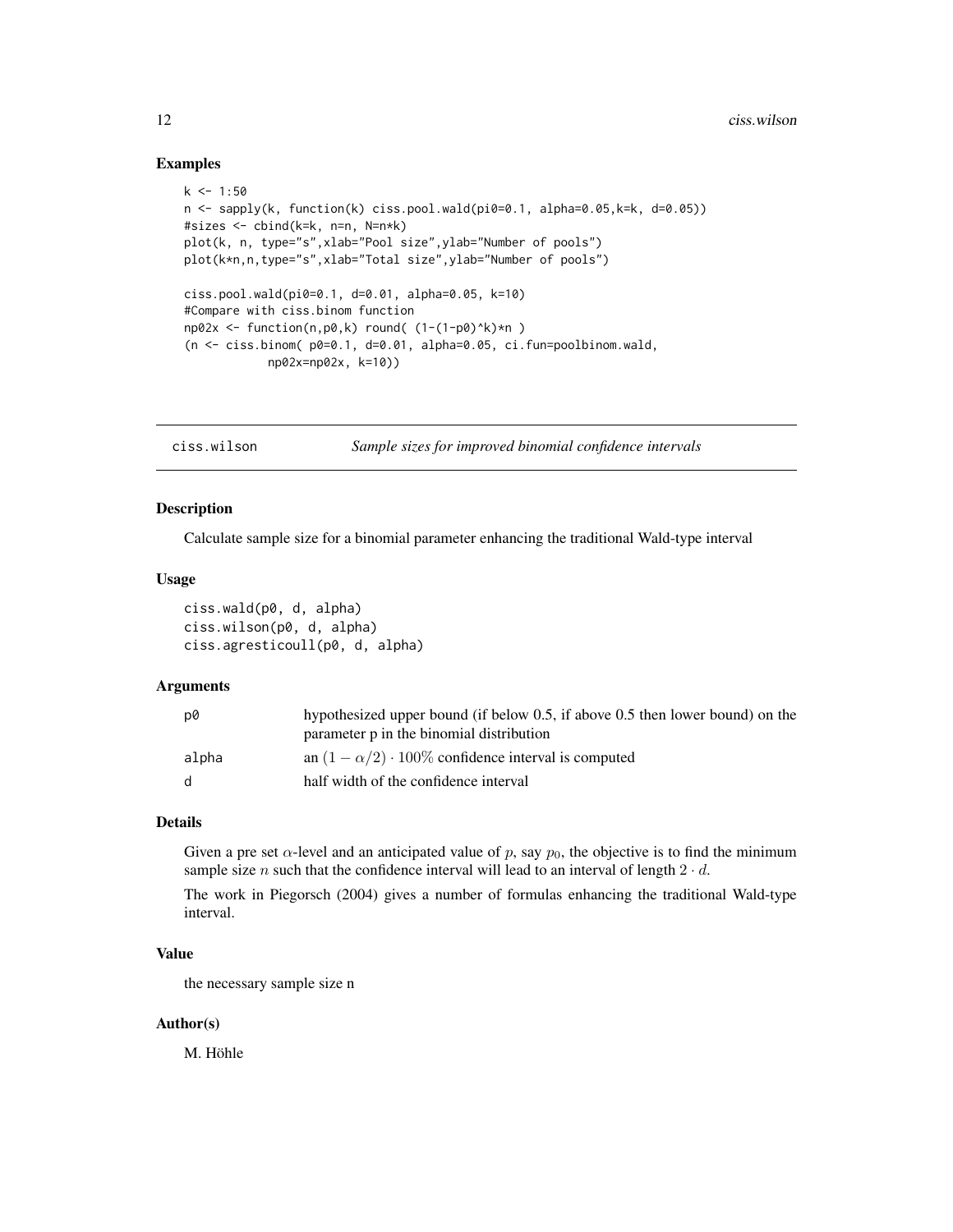#### <span id="page-12-0"></span>coverage the contract of the contract of the contract of the contract of the contract of the contract of the contract of the contract of the contract of the contract of the contract of the contract of the contract of the c

#### References

Piegorsch, W. W. (2004), Sample sizes for improved binomial confidence intervals, Computational Statistics and Data Analysis, 46:309–316.

## See Also

[ciss.midp](#page-8-1)

## Examples

```
#Simple calculation at one proportion (worst case)
ciss.wald(p0=0.5,alpha=0.1,d=0.05)
#Evaluate for a grid of hypothesized proportion
p.grid <- seq(0,0.5,length=100)
cissfuns <- list(ciss.wald, ciss.wilson, ciss.agresticoull)
ns <- sapply(p.grid, function(p) {
  unlist(lapply(cissfuns, function(f) f(p, d=0.1, alpha=0.05)))
})
matplot(p.grid, t(ns),type="l",xlab=expression(p[0]),ylab="n",lwd=2)
legend(x="topleft", c("Wald", "Wilson","Agresti-Coull"), col=1:3, lty=1:3,lwd=2)
```

| coverage | Calculate coverage probability for a binomial proportion confidence<br><i>interval</i> scheme |
|----------|-----------------------------------------------------------------------------------------------|
|          |                                                                                               |

## Description

For a given true value of the proportion compute the coverage probability of the confidence interval

## Usage

```
coverage(ci.fun, n, alpha=0.05, p.grid=NULL,interval=c(0,1),
         pmfX=function(k,n,p) dbinom(k,size=n,prob=p), ...)
## S3 method for class 'coverage'
plot(x, y=NULL, ...)
```
## Arguments

| binom confint like function which computes confidence intervals for a bino- |
|-----------------------------------------------------------------------------|
| Sample size of the binomial distribution.                                   |
| Level of significance, $1 - \alpha$ is the confidence level.                |
|                                                                             |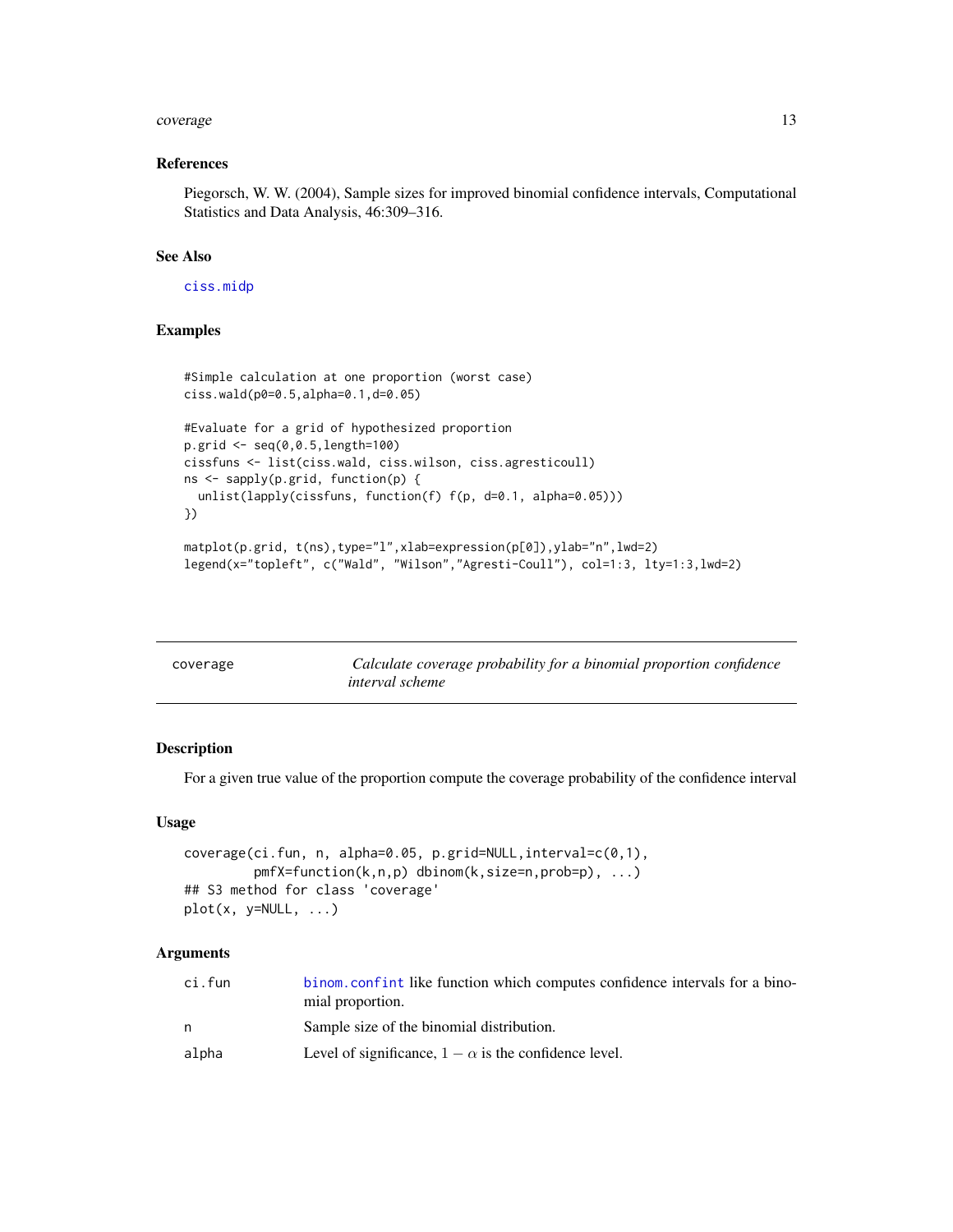| p.grid       | Vector of proportions where to evaluate the confidence interval function. If NULL<br>all those values where the minimum coverage probability can occur is taken. If<br>not NULL then the union between p.grid and these values is taken. |
|--------------|------------------------------------------------------------------------------------------------------------------------------------------------------------------------------------------------------------------------------------------|
| interval     | Vector of length two specifying lower and upper border of an interval of interest<br>for the proportion. The intersection of the above grid and this interval is taken.                                                                  |
| pmfX         | A function based on the arguments k, n and p, giving the probability mass func-<br>tion (pmf) $f(x; n, p) = P(X = k; n, p)$ of X. Typically, this will be the pmf of<br>the binomial distribution.                                       |
| $\mathsf{x}$ | An object of class coverage                                                                                                                                                                                                              |
| y            | Not used                                                                                                                                                                                                                                 |
| $\ddots$     | Further arguments to be sent to ci. fun or the plot function                                                                                                                                                                             |
|              |                                                                                                                                                                                                                                          |

## Details

Compute coverage probabilities for each proportion in p.grid. See actual function code for the exact details, which p.grid is actually chosen.

## Value

An object of class coverage containing coverage probabilities, coverage coefficient and more.

## Author(s)

M. Höhle

## References

Agresti, A. and Coull, B.A. (1998), Approximate is Better than "Exact" for Interval Estimation of Binomial Proportions, The American Statistician, 52(2):119-126.

```
#Show coverage of Liu & Bailey interval
cov <- coverage( binom.liubailey, n=100, alpha=0.05,
           p.grid=seq(0,1,length=1000), interval=c(0,1), lambda=0, d=0.1)
plot(cov, type="l")
#Now for some more advanced stuff. Investigate coverage of pooled
#sample size estimators
kk <- 10
nn <- 20
ci.funs <- list(poolbinom.wald, poolbinom.logit, poolbinom.lrt)
covs <- lapply( ci.funs, function(f) {
coverage( f, n=nn, k=kk, alpha=0.05, p.grid=seq(0,1,length=100),
pmfX=function(k,n,p) dbinom(k,size=n, p=1-(1-p)^kk))
})
par(mfrow=c(3,1))
plot(covs[[1]],type="l",main="Wald",ylim=c(0.8,1))
lines(c(0,1),rep(0.95,2),lty=2,col=2)
```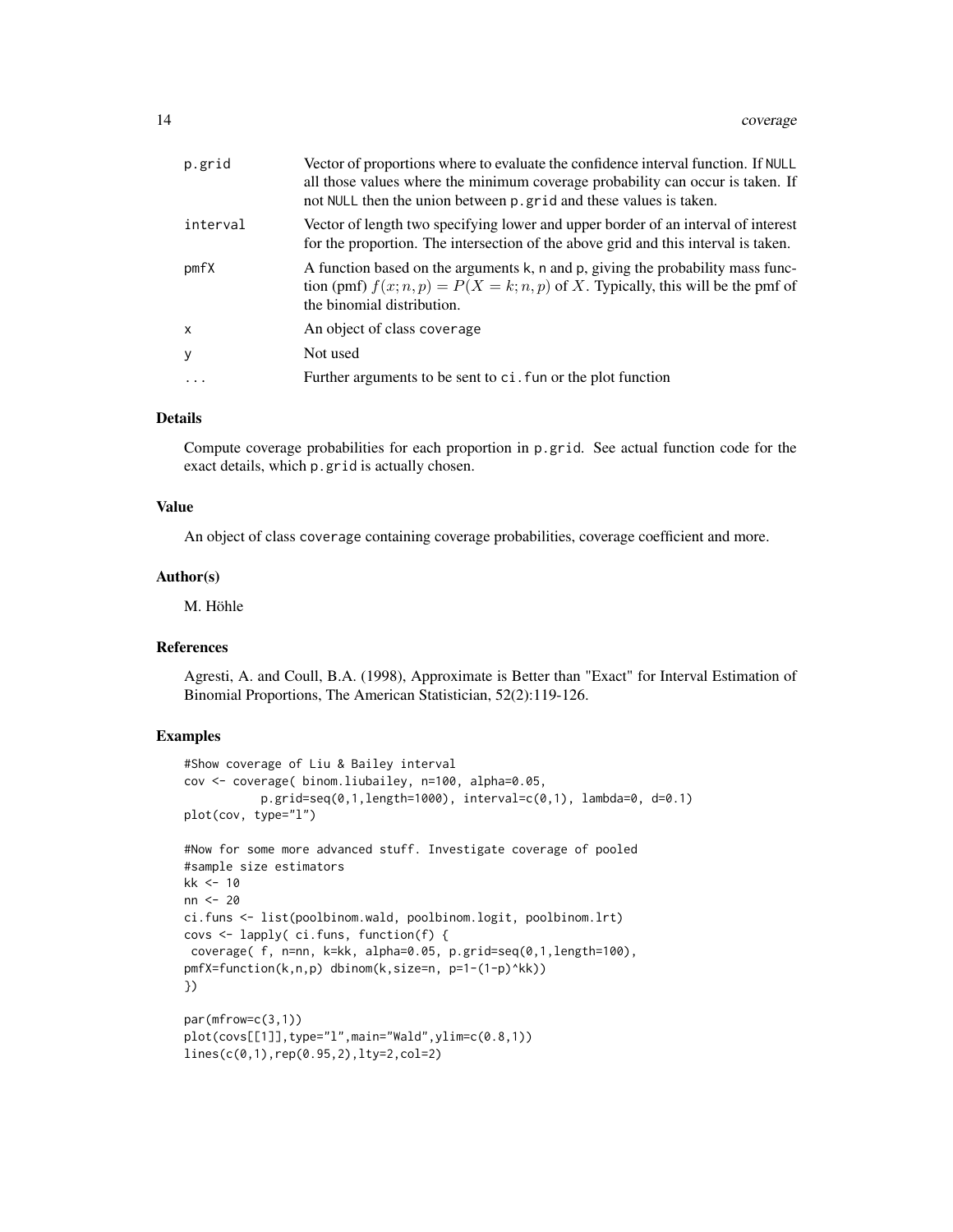## <span id="page-14-0"></span>poolbinom.logit 15

```
plot(covs[[2]],type="l",main="Logit")#,ylim=c(0.8,1))
lines(c(0,1),rep(0.95,2),lty=2,col=2)
plot(covs[[3]],type="l",main="LRT",ylim=c(0.8,1))
lines(c(0,1),rep(0.95,2),lty=2,col=2)
poolbinom.wald(x=1,n=nn,k=kk)
poolbinom.logit(x=1,n=nn,k=kk)
```

```
poolbinom.lrt(x=1,n=nn,k=kk)
```
<span id="page-14-2"></span>poolbinom.logit *Calculate logit based confidence interval for binomial proportion for pooled samples*

## <span id="page-14-1"></span>Description

Calculate logit based confidence interval for the the Bernoulli proportion of  $k \cdot n$  individuals, which are pooled into  $n$  pools each of size  $k$ . Observed is the number of positive pools  $x$ .

## Usage

poolbinom.wald(x, k, n, conf.level=0.95) poolbinom.logit(x, k, n, conf.level=0.95)

## Arguments

|            | Number of positive pools (can be a vector).                   |
|------------|---------------------------------------------------------------|
| k          | Pool size (can be a vector).                                  |
| n          | Number of pools (can be a vector).                            |
| conf.level | The level of confidence to be used in the confidence interval |

## Details

.

Assume the individual probability of experiencing the event for each of  $k \cdot n$  individuals is  $\pi$ , i.e. the response is Bernoulli distributed  $X_i \sim B(\pi)$ . For example  $\pi$  could be the prevalence of a disease in veterinary epidemiology.

Now, instead of considering each individual the  $k \cdot n$  samples are pooled into n pools each of size  $k$ . A pool is positive if there is at least one positive in the pool. Let X be the number of positive pools. Then

$$
X \sim Bin(n, 1 - (1 - \pi)^k)
$$

The present function computes an estimator and confidence interval for  $\pi$  by computing the MLE and standard error for  $\hat{\pi}$ . A Wald confidence interval is formed using  $\hat{\pi} \pm z_{1-\alpha/2} \cdot se(\hat{\pi})$ . In case of poolbinom. logit a logit transformation is used, i.e. the standard error for  $logit(\hat{\pi})$  is computed and the Wald-CI is derived on the logit-scale which is then backtransformed using the inverse logit function. In case  $x = 0$  or  $x = n$  the logit of  $\hat{\pi}$  is not defined and hence the confidence interval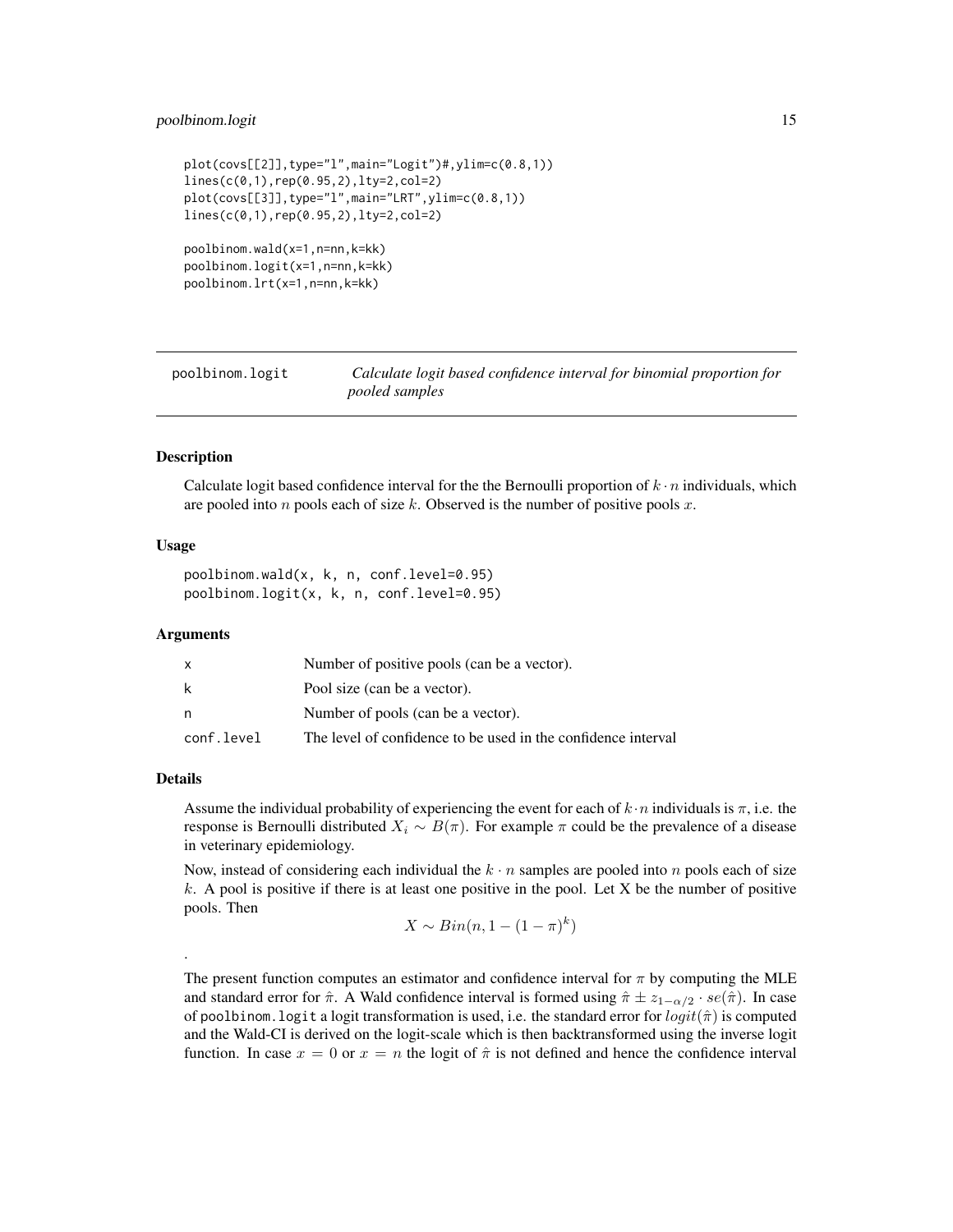is not defined in these two situation. To fix the problem we use the intervals  $(0, \hat{\pi}_u(x = 0))$  and  $(\hat{\pi}_l(x = n), 1)$ , respectively, where  $\pi_u$  and  $\pi_o$  are the respective borders of a corresponding LRT interval.

The poolbinom.wald approach corresponds to method 2 in the Cowling et al. (1999). The logit transformation improves on this procedure, because the method ensures that the interval is in the range (0,1).

## Value

A data.frame containing the observed proportions and the lower and upper bounds of the confidence interval. The style is similar to the binom.confint function of the binom package

## Author(s)

M. Höhle

## References

D. W. Cowling, I. A. Gardner, W. O. Johnson (1999), Comparison of methods for estimation of individual level prevalence based on pooled samples, Preventive Veterinary Medicine, 39:211–225

#### See Also

[poolbinom.lrt](#page-15-1)

## Examples

```
poolbinom.wald(x=0, k=10, n=34, conf.level=0.95)
poolbinom.logit(x=0:1, k=10, n=34, conf.level=0.95)
poolbinom.logit(x=1, k=seq(10,100,by=10), n=34, conf.level=0.95)
poolbinom.logit(x=0:34,k=1,n=34)
```
<span id="page-15-1"></span>

poolbinom.lrt *Calculate LRT based confidence interval for binomial proportion for pooled samples*

## Description

Calculate LRT based confidence interval for the Bernoulli proportion of  $k \cdot n$  individuals, which are pooled into n pools each of size  $k$ . Observed is the number of positive pools  $x$ .

## Usage

```
poolbinom.lrt(x, k, n, conf.level=0.95, bayes=FALSE, conf.adj=FALSE)
```
<span id="page-15-0"></span>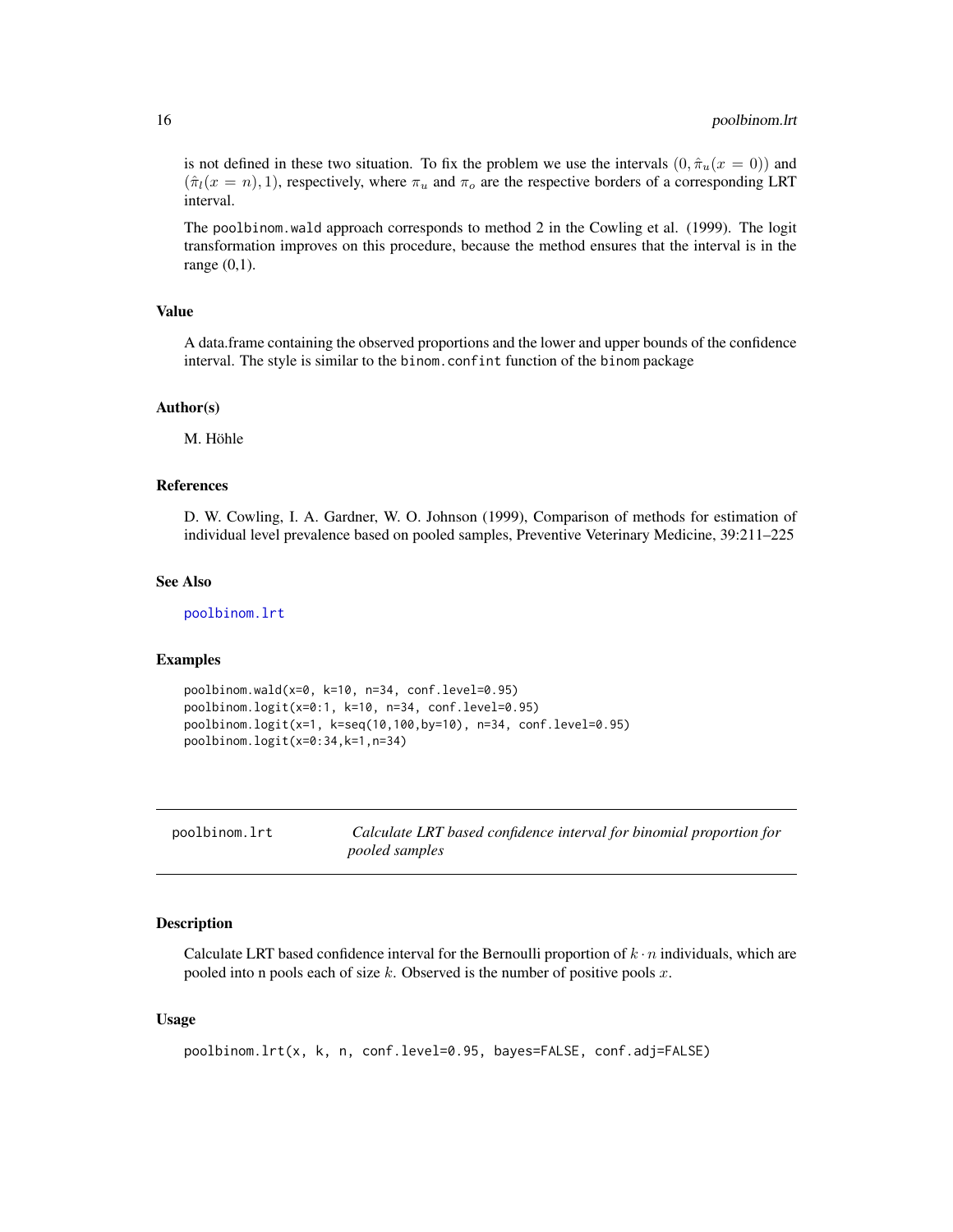## <span id="page-16-0"></span>poolbinom.lrt 17

## Arguments

| X          | Number of positive pools (can be a vector).                   |
|------------|---------------------------------------------------------------|
| k          | Pool size (can be a vector).                                  |
| n          | Number of pools (can be a vector).                            |
| conf.level | The level of confidence to be used in the confidence interval |
| bayes      | See binom.bayes                                               |
| conf.adj   | See binom.bayes                                               |

## Details

.

Compute LRT based intervals for the binomial response  $X \sim Bin(n, \theta)$ , where  $\theta = 1 - (1 - \pi)^k$ . As a consequence,

$$
\pi = g(\theta) = 1 - (1 - \pi)^{1/k}
$$

One then knows that the borders for  $\pi$  are just transformations of the borders of theta using the above  $g(\theta)$  function.

For further details about the pooling setup see [poolbinom.logit](#page-14-2).

## Value

A data.frame containing the observed proportions and the lower and upper bounds of the confidence interval. The output is similar to the binom.confint function of the binom package

## Author(s)

M. Höhle

```
binom.lrt(x=0:34,n=34)
poolbinom.lrt(x=0:34,k=1,n=34)
poolbinom.lrt(x=0:34,k=10,n=34)
```